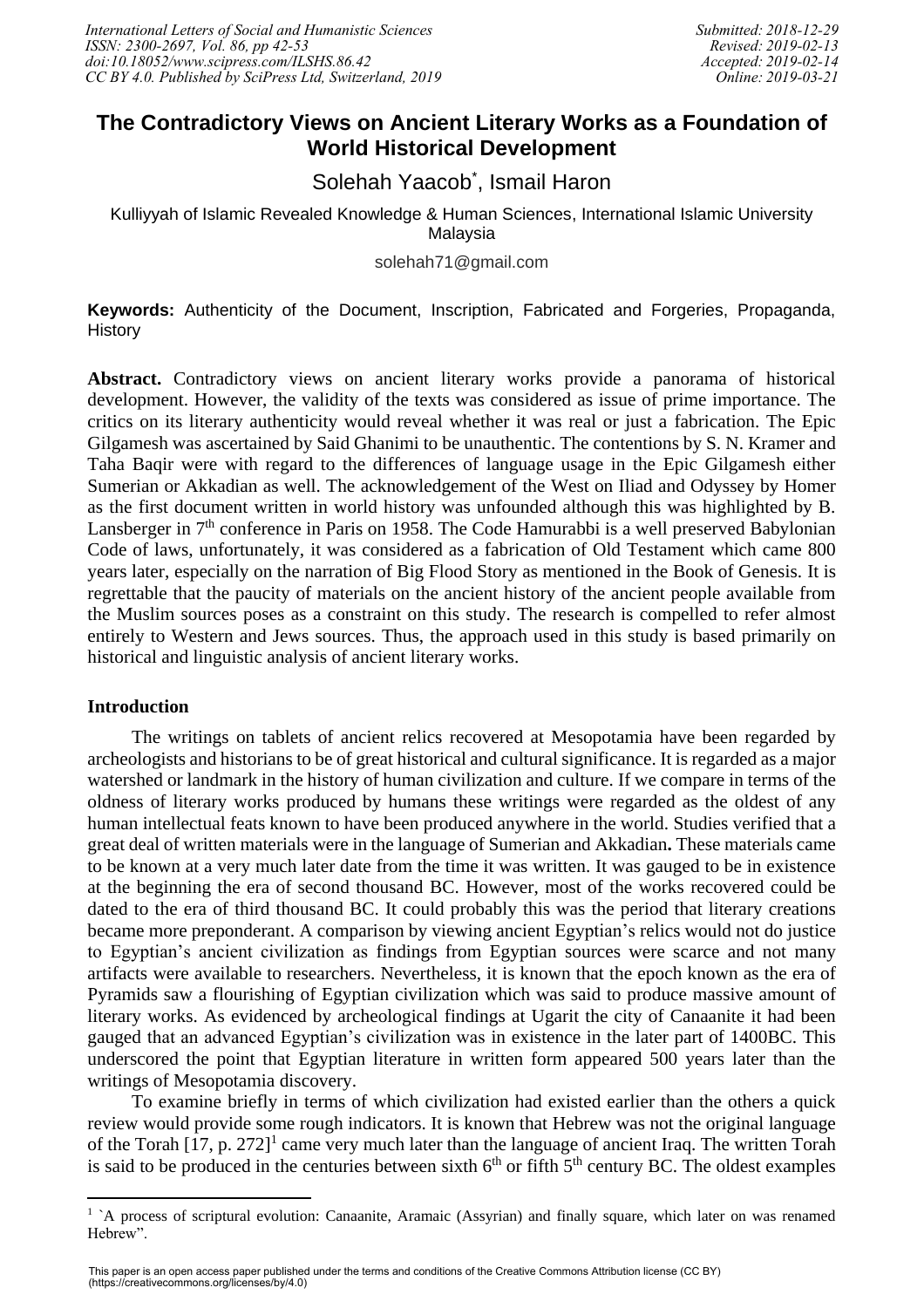from Greeks literature were the Iliad and Odyssey. The oldest literature of ancient India is represented by Rig Veda. It is also known that Avesta and Alabestac were the oldest ancient Iranian literary works. The question is which of the ancient written literature had been written before the first half of the first thousand BC? It is probable that Iraq ancient literature was written at least 1000 years earlier than the date of its discovery and when it was brought to light it had lost to a large extent its original form at the time of writing [23, pp. 21-30]. Which is the oldest literary work of the ancient world is still enshrouded in mystery. The recorded of Epic Gilgamesh was gauged to be in existence around 4000 BC. However, there were several remarks on this epic such mentioned by Said al-Ghanimi it was fabricated especially on theology aspect [22, p. 320]. A question is in order to examine the Epic Gilgamesh within the context of development in ancient times. Is there any link or relatedness of Epic Gilgamesh with Arabic literature? If there is what is the extent of the linkage? If there is no affinity whatsoever then why is that so? Thanks to Western scholars for bringing to light vast amount of information through their serious efforts diligently uncovering engraved relics of Mesopotamia. Among these scholars are historians and archeologists of various nationalities: British, Italian, Austria, and Americans. These scholars are mainly the orientalists who focused their studies to understand ancient development in the east. In persons some of the identified orientalists are George Smith, a British national. He studied thousands of recovered ancient relics kept in museums in Britain. Most of these relics belonged to the ancient Nineveh [24, p. 182]. According to him the Epic Gilgamesh should be regarded or recognized as the best representatives or examples of ancient Iraq civilization [33, pp. 85-86]. The information from Epic Gilgamesh complement the epochal narrative of the great hurricane as recorded in the Torah [24, p. 182]. This is of particular interest to a big number of historians who believe that these two sources of information reported the same event, i.e, the Big Flood or the epochal hurricane. This means that the Epic Gilgamesh can be used to confirm ancient epics and narratives taken as a matter of faith throughout human history. The particular interest of historians on the Epic Gilgamesh is because it would serve as the watershed for historians to interpret the ancient times from a single most significant recorded catastrophic event.

#### **The Glory of Ancient Literature**

Around 3500 thousand stanzas of the Epic Gilgamesh were translated into English. It was spread around in England by R. Campbell Thompson in 1930 AD [24, p. 183]. That was the latest translation of the narratives of the Epic Gilgamesh until 1950 AD [34, pp.64-68]. With the publication of article by Taha Baqir in the "Sumer" journal, the information on Epic Gilgamesh became more widespread**.** Soon historians referred to the writings of Epic Gilgamesh as the Odyssey of ancient Iraq. The texts in the original was in the Akkadian language written in *Mismariah* form [5, p. 307] which was translated into Arabic in 1953 BC. According to Taha Baqir the Arabic translation was the only translation among many other well-known translations which came close to the original textual language of Akkadian. It is seen that there is a close and strong connection and relationship of the two languages, Arabic and Akkadian [34, pp. 64-68]. It is regrettable that the Epic Gilgamesh cannot be taken as a representation of the most distinguished ancient literary works from the perception of some scholars. They hold the view that in order to attain a more accurate view of its position and significance a comparison with other ancient civilizations over a wider spectrum is imperative. This view is articulated by B. Landsberger at a conference in Paris held in 1958 when he said, "*I have a feeling that Epic Gilgamesh brings forth a kind of literary heritage of a particular heroic brand which is found in the history of other civilizations thought it was more expansive and complete. It was somewhat exalted indirectly acknowledging that the heroic relics of other civilization as being inferior. It does not compare or match with the literary relics of ancient civilizations before the Greeks*." [34, p. 41].

This shows that the Western do not recognize the Epic Gilgamesh as a source of human creativity that could have affected other ancient civilizations not even the Iliad and Odyssey [5, pp.273-277]. According to Kramer the significance of Epic Gilgamesh centered upon the incident of the hurricane of the Torah. It provided the linkage by expanding and complementing the narratives of the Torah**.** Thus the narration of Epic Gilgamesh has effects upon the intellect and rationale of the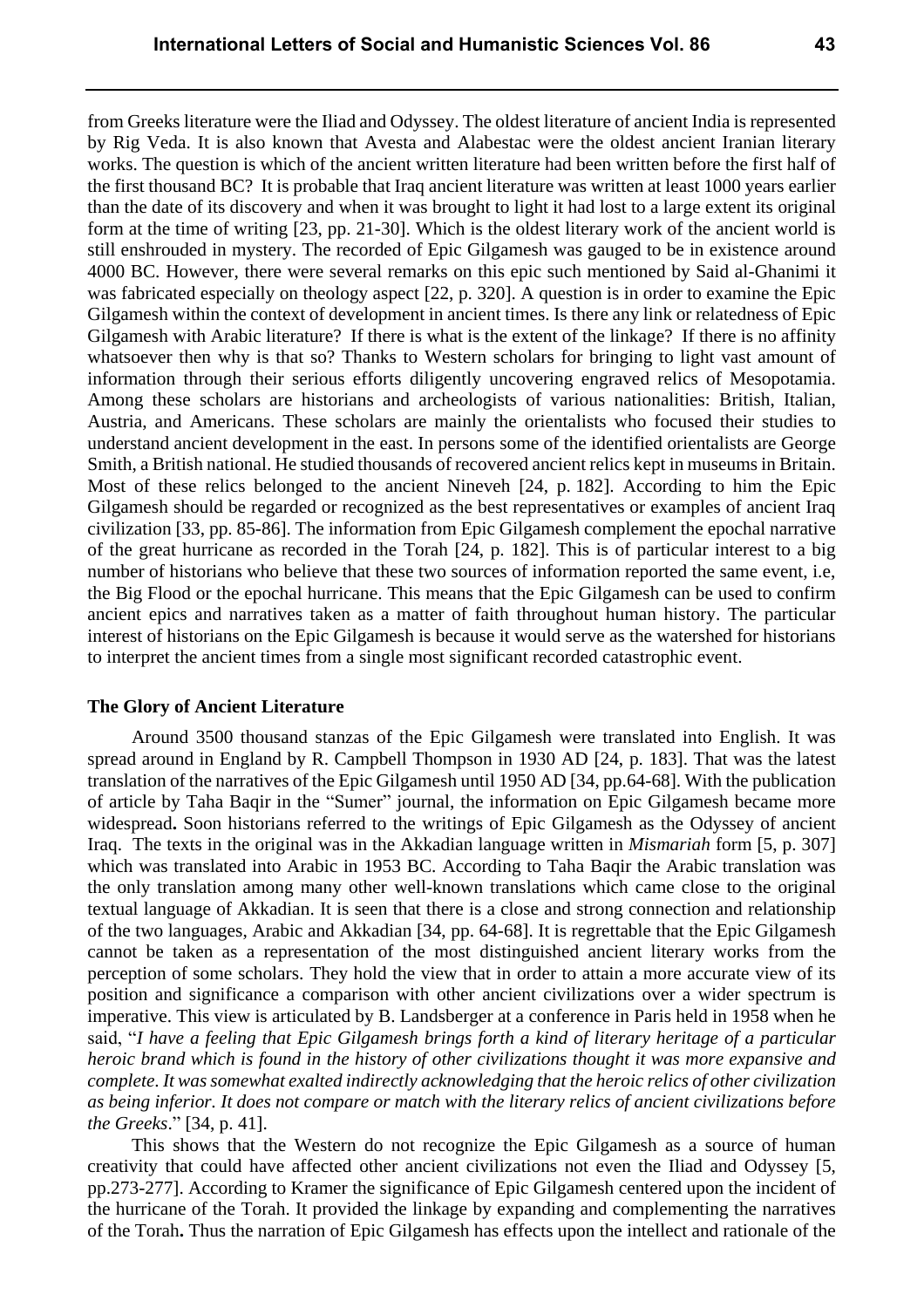nationals of many civilization owing to the striking semblance with the narration of the Torah. To Kramer the event and the story of the Epic Gilgamesh was quoted to be matching with the story of Mesopotamia Valley. According to Kramer dependence upon the event of the epochal hurricane taking it as the original historical incident and a historical reality could result in distorting the distant past [34, p.15]. He went further to say that as a result of magnification and exaggeration the impact of Epic Gilgamesh had far reaching influence on the mind of later generations everywhere and from word of mouth the narrative spread and got distorted from all aspect of the historical reality. So finally the narratives of the Epic Gilgamesh became identical to the narratives of the Torah on the great hurricane [34, p.13]. Most ancient literary production was oral not written. Even the written works were usually not preserved for the following generation because the writings were in ancient language not decipherable by them. So a consensus has been made among scholars who studied ancient literary works to claim that they have evidence that indicate that Iliad and Odyssey, the Greek literary works was the world's earliest production [7, pp.187-189]. A literary figure in Lebanon by the name of Sulaiman Al Bustani in the introduction to his Arabic translation of the Iliad, stress the point that the ancient Greeks were no scribers. He was of the opinion that Iliad poetries were oral stories similar to the oral traditions of the Arabs during the period of JÉhiliyyah**.** Before Islam stories and poetries were mere articulations which the masses memorized. Al Bustani surmised that the Iliad was not in written form before the adoption of the letters for writing from the Phoenicians. It was only in the  $6<sup>th</sup>$  century that it was rendered in writing using the Greek alphabets. As a consequence, Greek alphabets later spread throughout Europe and with adaptation and tinkering the Europeans soon had their own alphabets ready to embark on writing [14, p. 61]. However, al Bustani believes that Arab peninsular had played a major role with regard to its contribution to ancient literature as evidenced by relics of antiquity in the Arab peninsular. This will not be elaborated here as this study is not exploratory in nature. This study focuses in the main to establish the point that Greek sources were not the original source of Arabic literature as Arabic language and literature had gone through a process of independent evolution depending upon autonomous development from within its own civilization since the earliest of times.

### **Innovators in Writing and Literature as Revealed from Ancient Artifacts**

According to Jurji Zaydan literature is the product of the intellect in expressing thoughts and feelings of a nation with varied roles in the life of the people contributing in the enrichment of knowledge, philosophy and culture as reflected in the history of the nations over time [13, p. 13]. In other words, literature as seen through its development in history demonstrates aspects of life of a nation with regard to their intellectual, philosophical and cultural and other life pursuits. In this sense, literature is not just confined to poetry or art but a totality of their life and history covering politics, economy and societal institutional structures. The question is: Who were the first to write poetry or who first invented writing or had the ability and inclination for compilation of written works? Writing has been established as the creation of the orient preceding the West by hundreds of years. Logically, the orient were the originators of literature as there cannot be literature without writing ability. Then, which nation was the earliest innovator to put knowledge in writing? The answer is straight forward. The enormous relics of ancient writings left behind by the orient were sufficient proofs of this. The evidence was relics discovered in places such as Egypt and Syria and the land between two rivers, Yemen and Hejaz and also Asia Minor, Persia, and India. The known written relics recorded and preserved are from the artifacts of the Pharaohs, Amorites, Phoenicians, Akkadians, Assyrians, Babylonians, Maronites, Samaritants and others.

Jurji Zaydan, for example, had established that the Greeks had historically gone through seven periods of development or epochs [13, pp. 21-22]. These are the epochs of Mythos, the Romanticist (Heroic) (900-700 BC) Early Civilized (700-500 BC) and The Golden age (500-323 BC), epoch of Alexandria (323-146) the epoch of Romans (146-550 ad) and the epoch of Byzantium (550-1453 AD), finally the down of Greek civilization (1453 AD- until the establishment of Ottoman Empire). The Mythic age was painted as an age of advancement and excitement in Greek history but in actual fact the excitement was centered upon mythic tales of their gods and stories surrounding their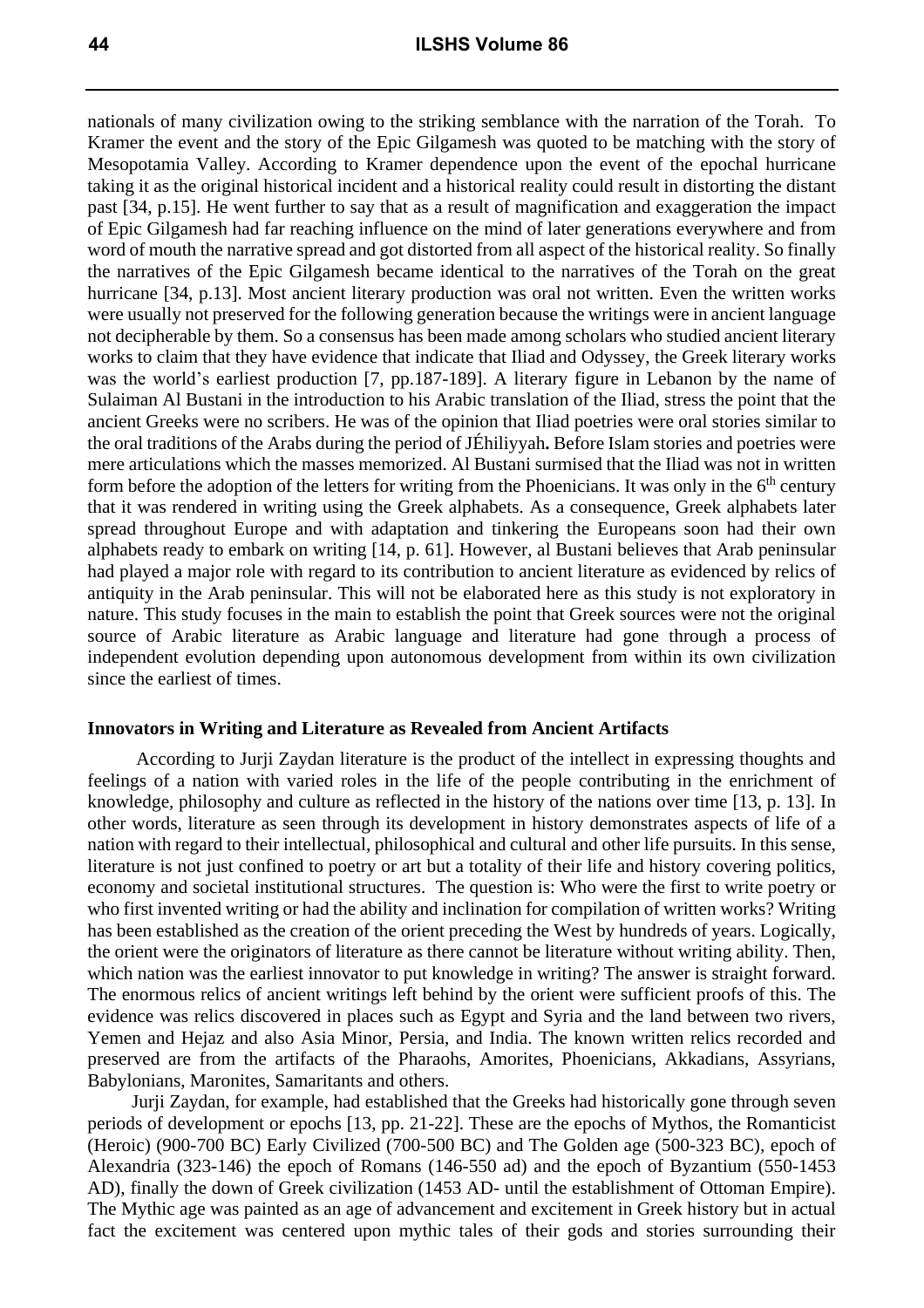superstitious beliefs. What is behind this picture of advancement? Does it mean to say that the emergence of the Greeks as a highly civilized nation preceded all other nations? If we look at the civilization at Mesopotamia valley, it is clear that at least there was a civilization surpassing the Greeks at a time when the Greeks were still in the dark age of Myths. How about the situations in other parts of the world? Adam Falkenstein in his article "The Prehistoric Age and the age of History in Western Asia [12, pp. 21-64] throw some light on this issue. Human advancement in Western Asia can be gauged from the successive volumes of written geographical and historical accounts. In the same light is the view from the article by Otto Adzard "The Age of Early Dynasties [12, pp. 65-98, 130-172, 173-250]. He mentioned that advanced human societies of the Sumerian and Semitic people during the early Dynasties had already existed preceding the Greeks. He also related the existence of mixed societies of the Sumerians**,** Akkadians**,** Amorites and the tribal Bedouins of Babylon societ**y**  during the era of ancient Babylon. The advancement of the ancient Babylon was evidenced by the existence of castles, places of worship, canon laws and established cultures.

A question is thrown in here: Is it not odd to accord recognition to the Mesopotamia Valley only when there existed alongside it other civilizations? The Semitic Empires and the Babylon Kingdom with civilized and cultured settlements had been flourishing to the south-east and north of the Mesopotamia Civilization. In his book "Civilization of Nile Valley," Taha Baqir talked about the history of Arab Civilization, Sumerians in Iraq, and others: Amorites, Canaanites, Phoenicians, Aramaic and Hebrews and the later epochs [33, pp. 210-320] with regard to Amorites in the country of Syria. At the time of the great migration the Semitic came to be with them and the group of western Semitic assimilated the language of Western Semitic. The Semitic were known by their languages such as the Akkadian and branches of Babylon, Assyria among settlers in Iraq and the language southern Arabs [30, pp. 9-10].

As for the Syrians they had settled in their land from time immemorial, the initial migration of the Semitic people at about 3000 BC was during a prehistoric time and so not much was known by the historians of the situations then [33, pp. 210-320]. However, as for the Amorites they were the proto Arab (Semitic) race known by racial categories and their stories in later times as recorded in history. Reverting again to Canaanites it was believed that they migrated to Syria together with the Amorites during the first wave of the great migration and they became known in setting up centers of civilizations of significance before the Canaanites. The earliest report of on Amorites appeared in chronicles of kings of Mesopotamia civilization such as in the report of Sargon the famous king of Akkad and also the founder of the Akkad Dynasty which left some artifacts of grand city of the Akkad "Tel al-Hariri" which according to inscriptions by Sumerians was written as "Marta or Mari"<sup>2</sup> (dated as being in existence at the end of 2350 BC). The Amorites people were bent upon dividing the northern part of Syria and they began to push into central Syria and into Lebanon and from there extended their occupation southward into Palestine [33, p.233]. The dynasties, on the other hand, were enthused fully to control Iraq and put it in the worst clutch upon them as happened to early Babylon**.** The dynasties were famous the six kingdoms of Hamurabbi and more significantly the establishment of their dominion in the country of `Assyur` and the attainment of ownership over the "Syria" and also from western Semitic around 1750 BC. The historians also uncovered the city of "Tel Hariri" and uncovered relics of great significance during the age of dynasties and the grand castle of kings [33, p. 235].

It was known that the recorders of relics had counted more than (20,000) tin slates with writings using *Mismariah* letters in the language of Akkad, with inscriptions showing strong inclination to the dialects of Western Semitic (Amorite). The artifacts were regarded to be of great significance regarded as authentic and therefore useful .in the tracing of the owners of the inscriptions and as a benchmark for establishing the authenticity of the artifacts themselves and elsewhere. Among the findings were records of communiqué and trading transactions which was linked to the dynasty kings (1730-1700 BC) [33, p. 235]. This established the close relationship between Amorites and Cananites [33, p. 240] or Phoenician who were at the time more preponderant than the Great Semitic tribes. The

 $\overline{\phantom{a}}$ 

<sup>2</sup> The Akkadian words.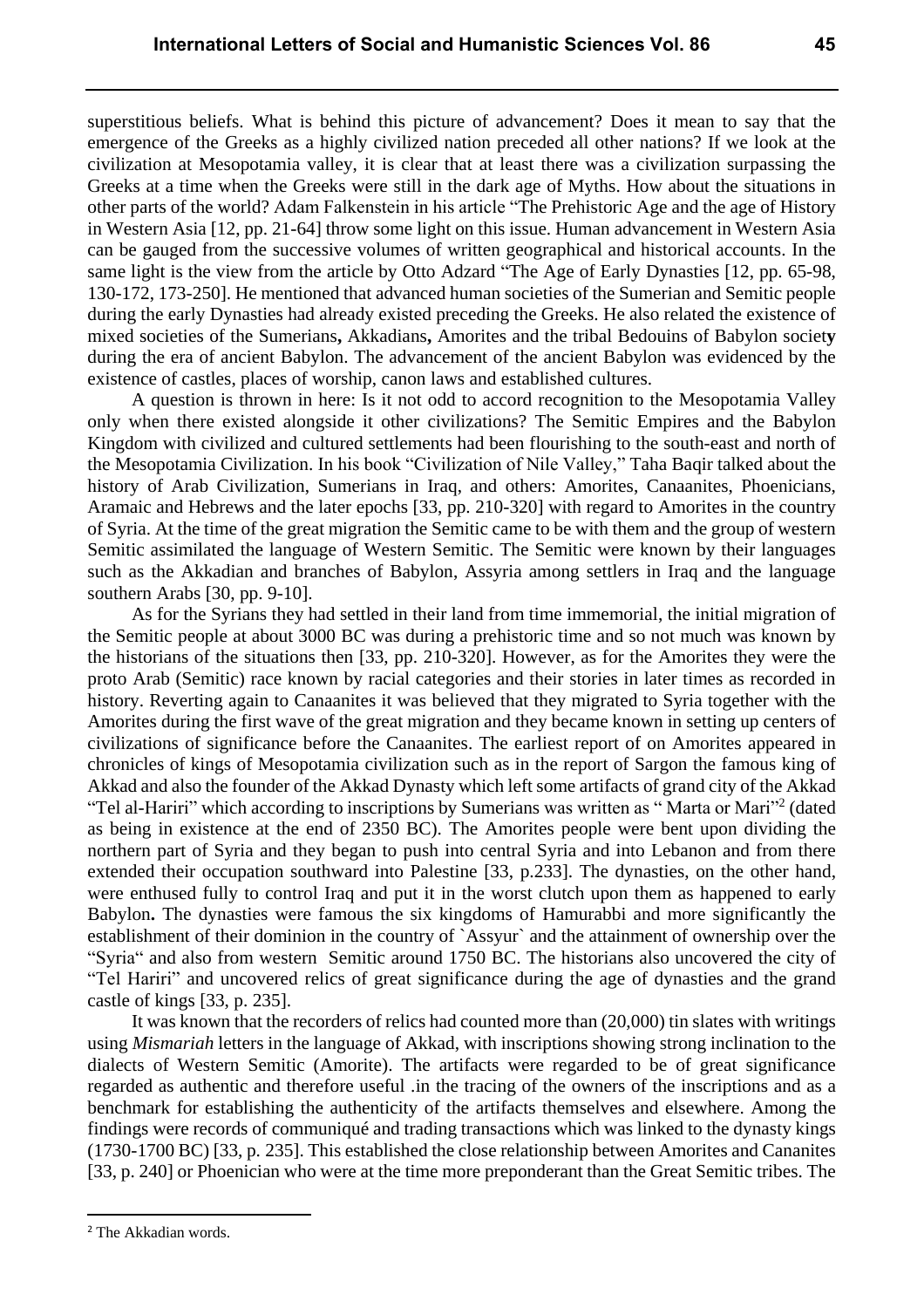Phoenicians was known to have migrated to the inhabited part of Syria in the first wave of migration. It was explained that the Amorites and the Cananites had a certain affinity in the languages they used. They had close relations as they shared a branch of the language of the two races. These languages could be traced to a branch of the language of the Western Semitic [33, p.240].

Historians do have different opinions on how Syria was nurtured to grow into a top class civilization. Some believe it was due to impact of foreign culture but this was seen by others began to be felt only upon the people of Syria at a later time. As for the Amorites they established their center of government in the beginning at the northern part of Syria and here they received much cultural influence from the civilization of the Mesopotamia Valley and at the same time they assimilated the cultural elements of the Sumerians and Hawarian**.** As for the Canaanites they emerged as a highly developed civilized culture in the coastlines which also began to influence culturally the Egyptian civilization [33, p. 240]. As for the Aramaic<sup>3</sup> consisting of the union of clans and tribes which became known with the mention in the writings of the Assyrian Kingdoms attributing them in the works of architectural designs<sup>4</sup> especially in the era of Akhnaton. Perhaps Amorites in Eupharates Valley became distinguished and known as the United Aramaic [18, p. 162]. It was also noted that there were conflicts between the Assyrians and the Aramaic in the years (911-745 BC). Later the Aramaic people journeyed to the kingdom of Syria which noted that the kingdom of Aram located at the Aram river had emerged as trading nations with trading transactions with settlers around the two rivers Euphrates and Tigris which also was extended into the cities of Syria in the last part of the 13<sup>th</sup> century BC. Later it was known that the land by the two rivers were occupied by new settlers and they built new kingship which became known as " فدان أرم ".

It was a small kingship with their center at "Haran" being located at a propitious location along trading routes and as a result they prospered and with it the culture of Aramaic was taken to greater height. Later, came along the wandering Hebrew<sup>6</sup> people moving in the direction of Haran. Later, they finally settled in Palestine. As the narratives went, it was known that one of the renown of this people, Isaac married a woman of Haran (named Rifqh) and he later sent his son Jacob to Haran who later married (Leah) and  $(Rachel)<sup>7</sup>$  (Genesis 21: 29, 4: 24). By the 11<sup>th</sup> century BC the Aramaic established the kingship which later constructed its capital in Damascus which was called the "Aram City" [14, p. 29]. The exposition thus far established that there were linkages between Hebrew and the Aramaic. It was not uncommon for the mixing of languages to happen. It was also known that the language of the forefathers of the Hebrew known as Aramaic before they settled in Palestine also contained words from local dialects of the Canaanites [18, p. 164]. The findings also provide evidence that there was a cross lingual and cultural influence between them. It was also known that a lingo termed as *Kanutzon* was used by travellers in the area which consisted a mix-mix of words and expressions that could have resulted from the mingling between Hebrew and Aramaic.

#### **The Questions on Ancient Greek Civilization**

As revealed by the ancient artifacts apart from the Greeks, nations in other parts of the world had also undergone cultural and literary development. Ancient kingships, cultural and administrative centers of other civilizations were known to have existed. Ancient kingships had emerged with established societal institutions, political and economic system. Indeed, all this was evidenced by relics in the forms of artifacts and remains of building structures. This certainly refuted the perception that Greek was the solitary ancient civilization alone in the entire expanse of the world. Even though relics of other ancient civilizations were also discovered they had no knowledge value from the

 $\overline{\phantom{a}}$ 

<sup>&</sup>lt;sup>3</sup> From Aramean those who established the civilization in Euphrates Valley, then known as `Chaldean` then who established the Kingdom of Babylon.

<sup>4</sup> Their old city.

<sup>5</sup> The word فدان means `farm` or `domain`.

<sup>6</sup> Known as Bani Israel. They were different from Jews. The term `Hebrew` used because in Arabic called `Ibrani` while translated into English its becomes `Hebrew`. Actually this issue is misunderstood concept of Arabic when translated into English especially.

<sup>7</sup> The daughters of Laban.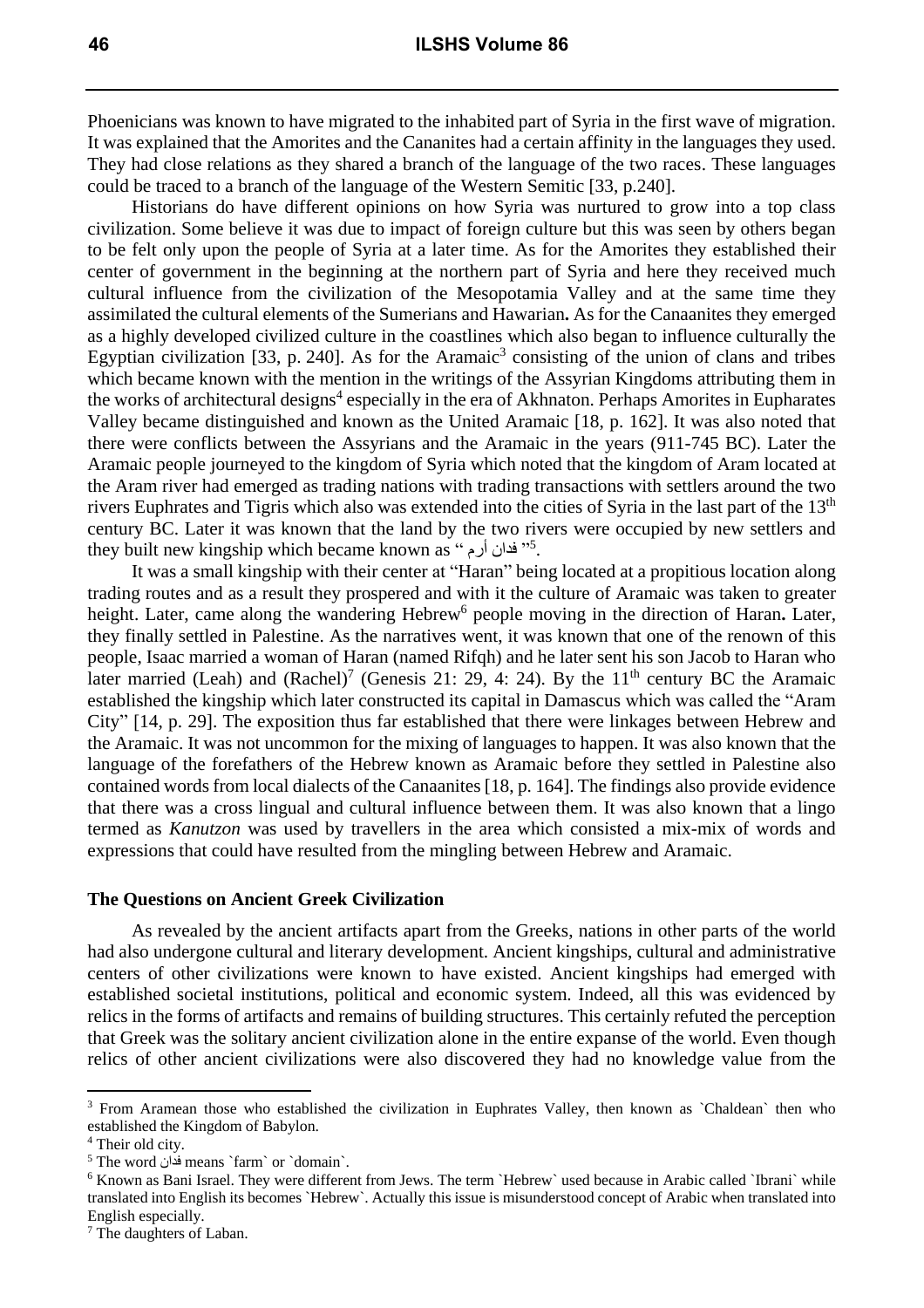perception of the orientalists. As for the Greeksit was known that they were influenced by the writings of the Phoenician [7, p. 9] which means that Greeks borrowed the art of writing from the East. As stated by prof. Barry Powell, "*West Semitic writing came to include two Branches: Northwest Semitic (Phoenician, Canaanite, Hebrew, Aramaic, Samaritan) and Southwest Semitic (North Arabic, South Arabic, Ethiopic). Derivatives of the script are still today preferred by Semitic speakers…. Among extant Phoenician inscriptions, in a repertory of signs clearly antedating the Greek, signs appear with similar shapes to those of the earliest Greek inscriptions*. By way of reprimand he said "*This genius and benefactor of mankind, who invented the Greek alphabet by adaption from the preexisting Phoenician syllabary, I will call `the adapter`<sup>1</sup> .A central purpose of this study is to discover the motives of this man, whom we know by his fruits alone…. have been in a place where Phoenician and Greeks intermingled, no doubt where there was continuing involvement between the two peoples* [7, pp. 12-13].

It cannot be disputed that writing was the invention of the East and the Greeks actually adopted the writing system of the Phoenician. How did this happen? The Greeks began to write through contact with the language called "West Semitic" that was brought to them via the Canaanites [8, p.9]. Certainly there are Westerners who refuted this merely out of disdain or too much respect to Greek languages and philosophy. With regards to the Arab a question is in order here. Did the Arab possess a well-developed and refined language before Islam? Is it not the languages such as Moab, Saba`, Himyar, Safawi, Thamudic from Arabic? If the answer is in the affirmative then why there is a lot of difference between their Arabic and the language of the Qur'an which baffled and vilified the Arabs, putting them in a state of awe and wonder.

We turn next to Arabic literature: In this respect our attention cannot but be arrested by the preponderant of Arabic literature. Arabic is among the richest language in the world. Jurji Zaydan describes Arab literary ingenuity in the following words, "*the whole and the richest literature in all other languages of the world*" [13, p. 22]. According to his classification Arabic literature falls in two broad categories: literary works before Islam in the period of the proto JÉhiliyyah and in the period of later JÉhiliyyah; and the other category is the works after Islam which mean after the coming of the Prophet (saw). This was the period of language and cultural transformation which provided the trend of development in the ears of the Ummawi, the Abbasi, the Moguls the Ottoman periods to the present day [13, p. 23]. Reverting to the "dark age" termed as the `JÉhiliyyah` it could be seen that language and literary works among the Arabs was one of the richest and most advanced in comparison to other civilizations of the time. In the proto JÉhiliyyah there were three subsets in literature in the language of Semitic i.e: the language of Akkad, Babylon, Assyria, Canaanites, Phoenician and Arabiah alongside the Hasbhi language. The family of Arabic language could be sub-grouped further into two: the north and the south [13, p. 24]. The current views among historians and linguists centered upon a question: Is Arabic at its peak or highest level of growth that it is not subject to further improvement or improvement is still possible? There cannot be a direct answer of "yes or no" to this question. A whole host of issues need be viewed. Is Arabic the original language of the peninsular? Were there other dialects existing alongside it? Were there linguistic differences among these dialects? Were there differences between them and Arabic? And finally, it is also important to know how was Arabic related to the languages of the east, west and south? The word `Semitic` according to Schlozer (1781Ad) referred to the groupings of languages which evolved to emerge as the languages of Aramaic, Phoenician, Hebrew, Arabic**,** Yemeni, Babylon, and Assyria [35, p. 6]. What could be understood from here? Some take it to mean that these languages could be traced to Noah (pbuh) [21, p. 124]. The misconception of some historians and linguists who believe that Arabic was original to the peninsular was mentioned by Erica Reiner in "The history of the beginning of written record in human history" stating how the flow happened [20, p. 61]. It started with the flow of major languages: Akkadian and Sumerian.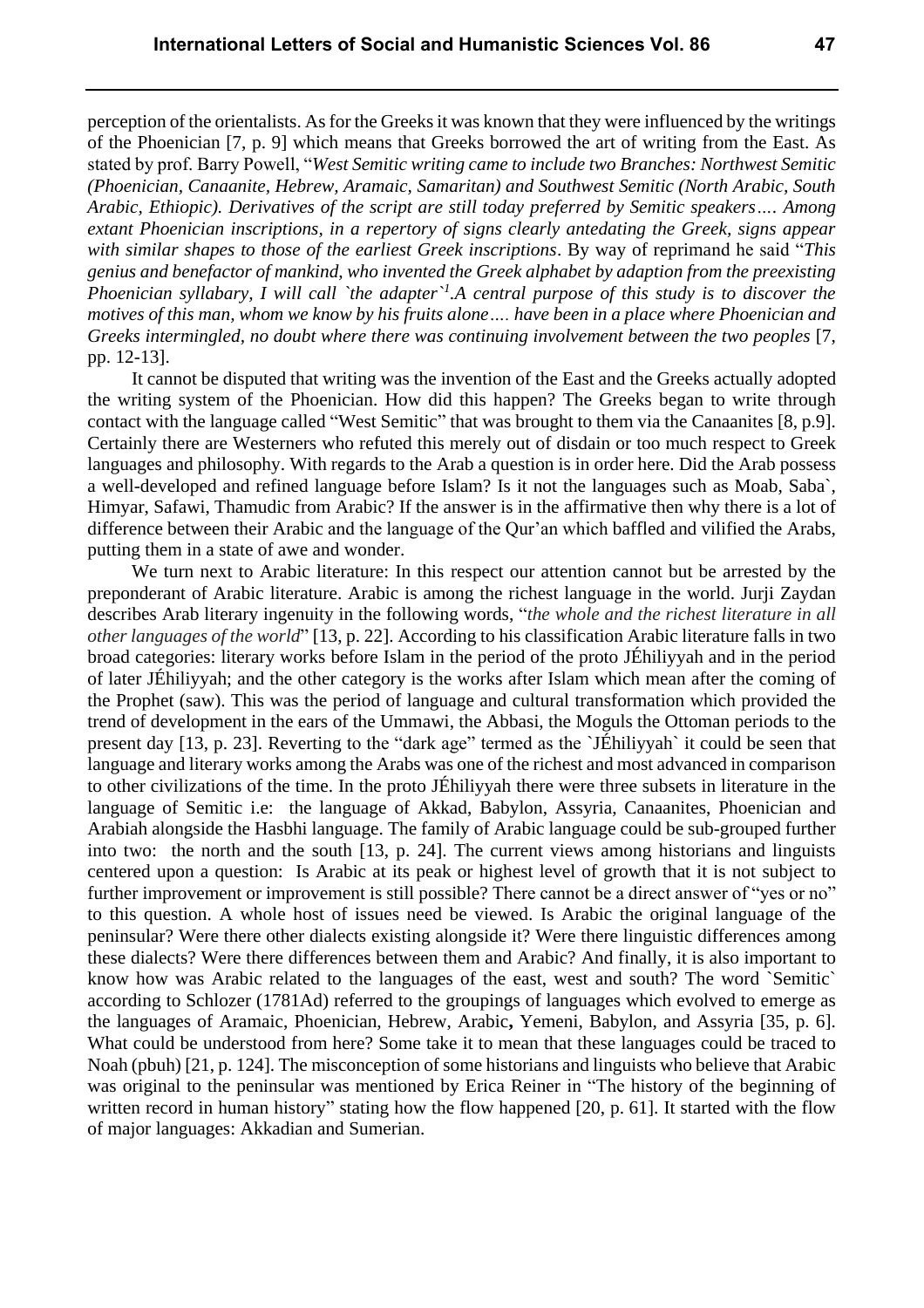$\overline{\phantom{a}}$ 

#### **The Relationship between Religion, Language and Civilization**

From Muslim perspective as well as other religions,' the most important to ask was, what was the language spoken by Adam (pbuh)? From the words of Allah in the Qur'an `*And He taught Adam the names*` (al-Baqarah: 31). Raphael Loewe a historian on ancient Babylon said the language of Aramaic was the language spoken by Adam [19, p.103]. We are in agreement with this conception because if Adam spoke the language of Aramaic then it is it possible that the order given to Adam directly from God was Arabic in command usage. In view of this is it acceptable as suggested by some historians that the first language of the human race was Arabic? Some orientalists claim that Adam spoke the Aramaic language which was the language of the descendants of Noah (pbuh). The renown names of his off springs were five: Amorite, Assyur, Ailam, Arfakhsad and Aram (Genesis: 10). An issue arising here is Why Adam did not speak the language of Shem who was the eldest son of Noah? A quote from the prophet (pbuh) stated that Shem was father of the Arabs, Yapith father of Rome and Ham father of African people [19, p. 103]. We opine that the verse *And We said, "O Adam, dwell, you and your wife, in Paradise and eat therefrom in [ease and] abundance from wherever you will. But do not approach this tree, lest you be among the wrongdoers."* (al Baqarah: 35) clearly demonstrated God spoke directly to Adam without intermediary and what would this mean? In support of this view Kramer mentioned that the culture of Sumerian was very advanced at that time [25, pp. 269-273]. According to Wafi, Semitic was said to be in existence in around 2400 BC. They migrated to the countries of the east between two rivers and settled in areas around the Tigris river which was located at the town of Ashur**.** A group of the Semitic migrated southwards and mingled with the local inhabitants and their language through the process of the journey was named Akkad or Babylon-Assyria. This was evidenced by emergence of conurbations in areas where they inhabited as exemplified by Tal Emrnah. It was assumed that in 1411 to 1358 BC the Akkadian represented the eastern branch of the hose of Semitic language [35, p. 27]. Erica Reiner in 2013 agreed with Wafi who stated that a compilations of words of commendations written around 1000 BC was found to contain many grammatical errors in the Semitic copy – those were the translations borrowed from Akkad. The translation was believed to have been done to obtain religious liturgy in the language of Sumerian for the purpose of recitation or prayers that was considered authentic and valid [20, pp. 90- 98]. Some historians gathered evidence to surmise that Akkad was the official language while it was written in *Mismariyyah* as seen from the plentiful discovery of pieces of Akkadian dishes which contained agreement on sales of land. The writings of *Mismariyyah* had been mentioned in Canaanite language. It was mentioned that written rules were subject to enforcement through official texts (words) of the authentic canons (law). This enforcement of the laws explained why Assyrian chiefs did not involve in dispute with Palestine. Some small portion of endorsed stones containing Assyrian letters issued during the reign of King Sargon as discovered also attested to the perception of the significance of the Semitic language [1, p. 3]. The use of the term 'the language of Semitic by Schlozer was based on the findings from the engraved relics. He believed that all the Semitic languages were in the peninsular. But it is a wonder why the Semitic language was not typified as the language of the peninsular? What is the purpose behind the term Semitic? It has been conjectured that the languages of Semitics have an affinity with Shem, the son Noah. All these languages flowed to a place "the peninsular" (Baghdad Observer, 27 October, No. 3259)<sup>8</sup>. And with later migration the languages spread to places in northern, southern and eastern parts causing the rise of civilizations with marked influence upon culture, language, society and politics and economy of the eastern region. Some studies perceived that the Sumerian civilization was the most advanced of the ancient nations in enclaves of their own. It is now known that other nations existed after the golden age of the Akkad-Babylon, therefore it is not logical to claim that the Sumerian were by themselves in isolation from the rest of the surrounding nations! Arab historians categorize three sub-groups of Arab ancient civilizations: the BÉidah, ÑAribah and Mustaribah. The Baidah were mentioned in the narratives but

<sup>8</sup> Arabic Translation and Intercultural Dialogue Association http://www.atida.org/ . Professor Sami Said al-Ahmad has replaced the term Semitic with another term `the language of al-Jaziriyah` otherwise Professor Abdul Wahab Muhammad al-Jaburi has introduced the term to `the languages of al-Aribah` http://www.atida.org/forums/showthread.php?t=10419.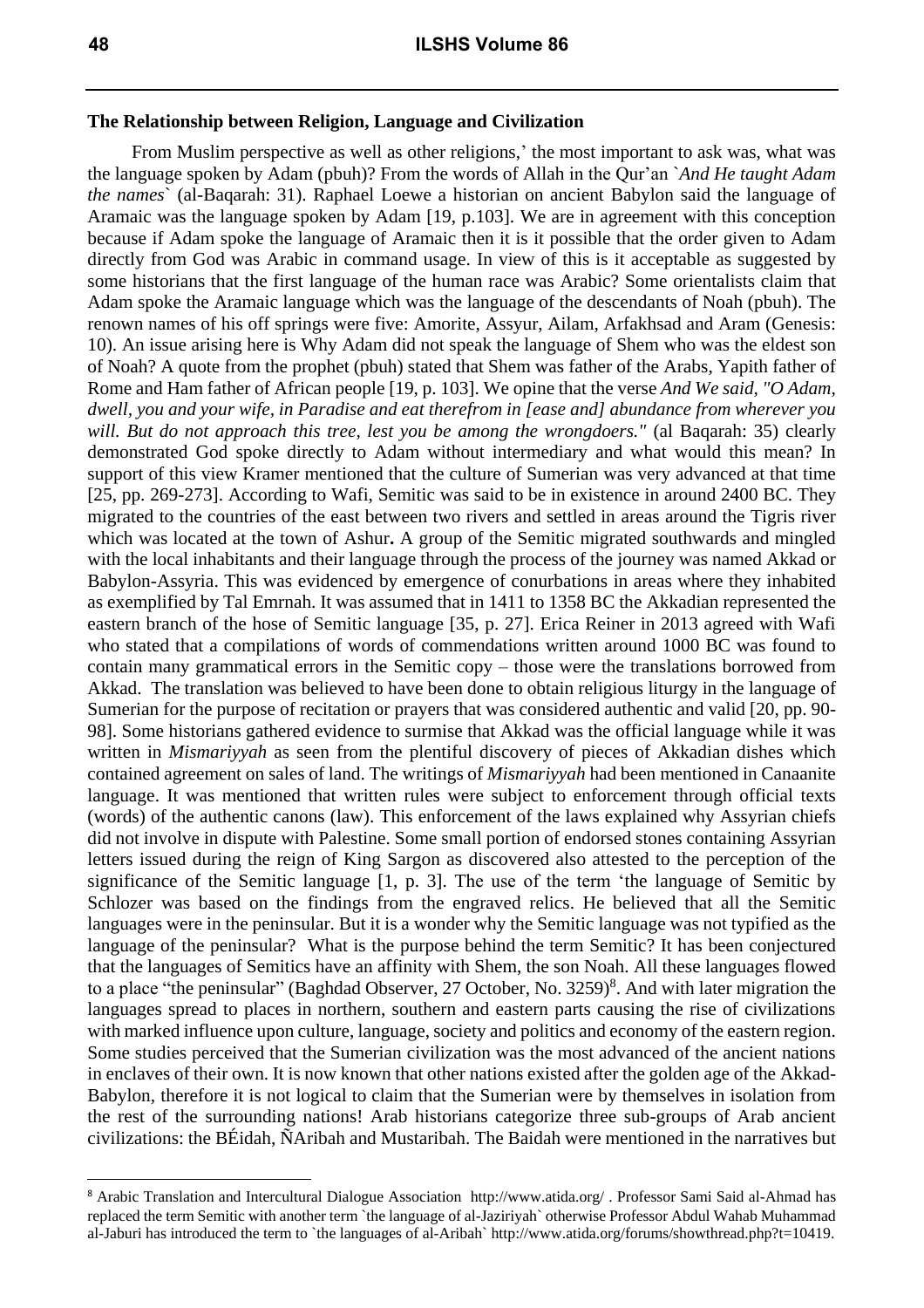they belonged to the extinct peoples of the ÑAad and thamËd. The descendants of the Aribah carried the Arab traits exemplified by the tribes of Qahtan and Jurhum in Yemen and the tribes of AmÉliqah [11, pp.294-380], [27, v.1: p.29]. The MustaÑribah Arabs are the descendants of Ishmael (pbuh). He was recognized as Arab not by blood but through actions and deeds. His father prophet Ibrahim (pbuh) and the Lady Hagar were not of Arab descents. However, Prophet Ismail was a naturalized Arab by acquiring standard Arabic language and other traits from the Jurhum tribe [27, v.1: p. 433]. The important message could be revealed is the important and prominent language at that time was Arabic *Fushah* (standard Arabic). This brought Ishmael (pbuh) to learnt from Jurhum `s tribe [29, pp. 105- 106].

The above classification further clarified that the Arabs had from antiquity settled in the land of peninsular Arabia. This is further evidenced by large amounts of relics found in Yemen comprising remains of places of worship, grand pillars, monuments and memorials, bracelets and armlets. In the north of Hejaz were discovered remnants of the Thamudic at the border with Syria. [27, v.1: pp. 50- 52]. It was known that in the days of the second period of Jahiliyya they had achieved a level of language regarded as par excellent over and above other known languages of the time with respect to styles, linguistic forms, meanings, structure and syntax. Their spoken words, their poetry and plays displayed the use of standard Arabic with eloquence and accent similar to the language of the Qur'an. It was not probable that Arabic became a developed language one or two centuries before Islam as claimed by some orientalists. This highly advanced level of language must have much deeper roots in early ancient times. The pertinent question at this point: What is the original source of standard Arabic that became a highly developed language one or two centuries before Islam? According to Jawad Ali, Arabic could be traced to Babylon Akkadian or other kingships of Jurhum<sup>9</sup>. By the 20<sup>th</sup> century BC Babylon reigned over the whole of Iraq and their language was regarded as Arabic [14, pp. 16-17]. A.F.L Beeston was in agreement with this view as articulated in his article "the evolution of Arabic language". He propounded that Arabic language surpassed the languages of other nations in age [4, pp. 1-26]. Arabic was already used in the commands on what was considered legal and illegal in decrees based on the laws of the Hamurabbi. The laws were well defined using appropriate expressions befitting the solemnity of the messages it contained. The evidence of this was found in engraved relics in the kingship of Susa written in the letters of the *Mismarri* on big pillars of black stones said to be in existence in 1800 BC. The inscriptions on stones contained laws from an advanced culture. The Humurabbi was also said to have set up schools to nurture their young ones though it was said that the disciplining method employed was rather oppressive according to modern standard. It is marvelous indeed that they already set up schools in their ancient towns 4000 years ago. They were known to have used stone slates where lessons for the children were inscribed consisting of exercises in arithmetic, spelling, multiplication tables etc. Search in their settlements yielded artifacts in the forms of books, wills or agreements, mathematics problems, astronomic observatory, historical texts and religious scriptures. There evidences to show their women were treated favorably. What has been established was that the kingship of Hamurabbi was an Arab kingship which could be considered as the oldest civilization on earth governed by laws and with devotion to knowledge. Over centuries their language, beliefs and thinking had undergone changes and they had also endured changes in climate during the period. It was found in comparison that the proto JÉhiliyyah and the JÉhiliyyah of the second period also shared some aspects of the core language, religion, mannerism. They were governed by shared common values in their dealings with their fellow men. The prophet Job (pbuh) had been recognized as an Arab. (Genesis: 10). The Arabs were the first in the production of poetry. The poetries in Arabic were later translated into Hebrew. This demonstrated that Arab's venture into literature was earlier than those of Iliad and Odyssey even the Mahabharat of the Hindus [13, p. 26].

According to Jurji Zaydan the language of Hamurabbi or Akkadian provided a typical image of being Arab in the Jahiliyya age. This could be a basis to confirm that they belong to Semitic language [28, pp. 282-283]. In the north were found relics written in their letters while the relics of Thamudic, Lahiyanic and Safawic were the relics of Arab jahili in the northern region indicating they had dwelled

 $\overline{\phantom{a}}$ 

<sup>9</sup> The Code Hamurabbi older 800 years than the Old Testament.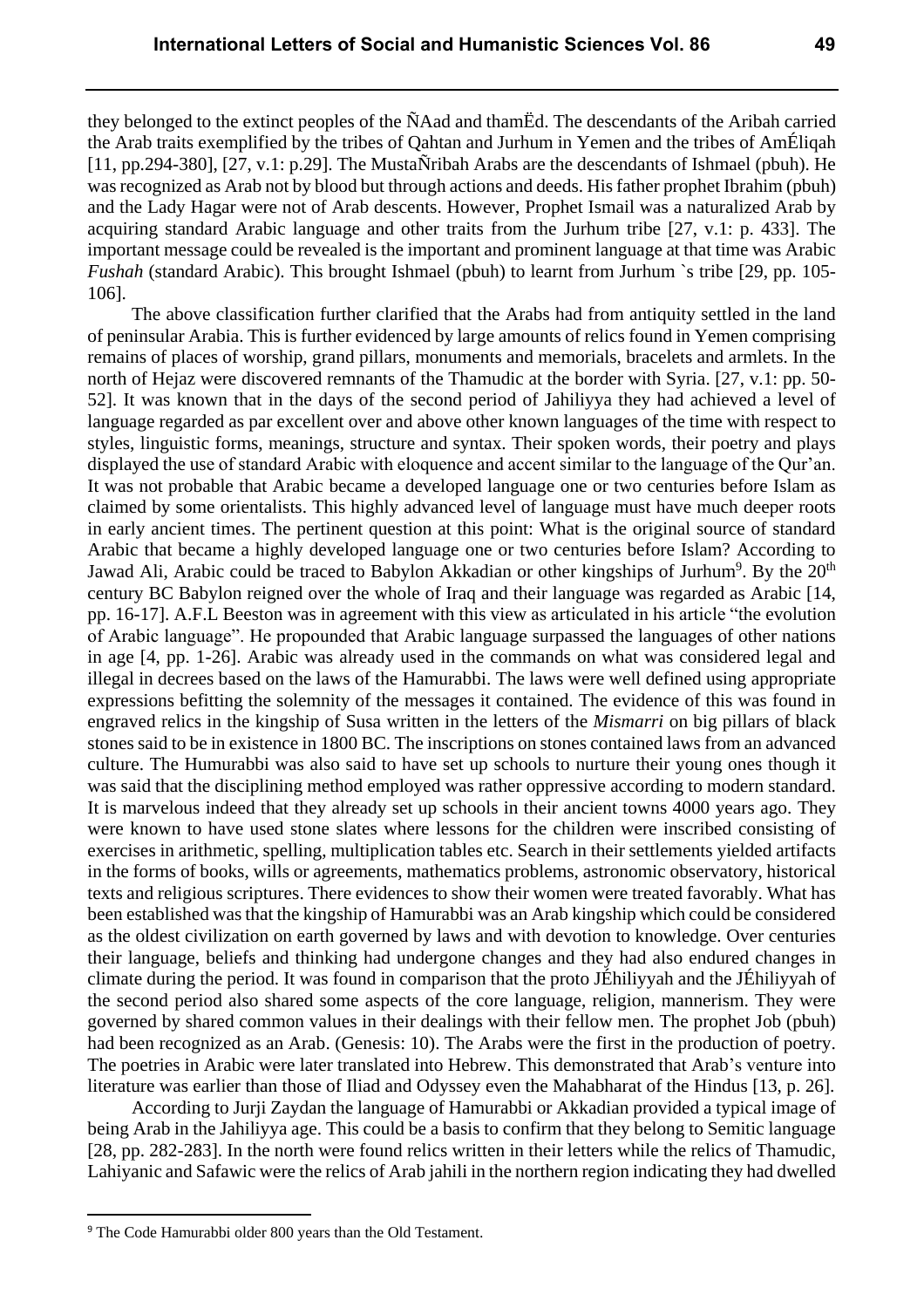there since the earliest of time. Their language was very advanced with grammatical order and structure. This showed the ancient language of northern Arab settlers reached maturity long before the production of poetry by Imru al-Qais in *Mudar* Arabic. The other relics were the Nabatean which was found since the 3<sup>rd</sup> century of 270 AD. These comprised relics of Um al-Jamal and also the relics Zenobia all located in the south eastern Alepo discovered in 511 Ad. Also the relics of Haran in 568 Ad [13, p. 26].

From the point of view of Jawad Ali these ancient people described above were Arabs both in appearance and in blood. They were born and bred in the country of the Arabs. They were not migrants from any other place anywhere else. They never had outside guests who lived with them. So they were pure Arabs and their language was untainted by any other language. Relating to the perception of Jawad Ali, it is wrong to say that the Qur'an is not in authentic Arabic. It is in pure Arabic elevated and consolidated by Islamic messages. The Arabic of the Qur'an becomes the standard language of the Arabs. Indeed, there is a claim that the ancient writings of the Arabs were written in Torah from the books of Hebrew written in ancient language of ancient Greeks or Latin. It is also wrong to say that the language of the Qur'an is a dialect of a tribe living in the country of the Arabs whose language became the written language of the Arabs [11, pp. 33-34]. The translation of Epic Gilgamesh (the earliest discovered engravements) into Arabic happened much later. It was known that the information contained in Mesopotamia Valley that came to be known was not fully refined or true. This was because not all orientalists were along the same path or intent in the interpreting ancient relics. It could not be denied that there were those who sincerely studied ancient relics to discover the true happenings of ancient times. Studies on discovered relics have clearly established that Arabic is the most advanced of the ancient languages. It is also seen that there were other advanced ancient writings identified from relics left behind by ancient civilizations shared similar features with Arabic ancient writings. Similarities in word order, grammatical structure and sound system seem to suggest that these languages were offshoots of Arabic or originally from the same ancestral stock. It can, therefore, be safely concluded that Arabic is the mother language of the peninsular Arabia. Also it is the language of the Semitic not as claimed by "Schlozer". It is regretted that some orientalists tended to ignore certain findings and elevated some others, for example they regarded the writings of the Semitic as the most advanced compared to Akkadian and Semitic which had an affinity with ancient Arabic writings. The contention here is that the writing of *Mismariyyah* was not the most advanced writing in the ancient world, as compared to other writings; their words are seen to be similar to Arabic which could be inferred as a result of Arabic influence.

Discovery of relics left by the civilizations of Mesopotamia is an example of the fruit of diligence, concern and interest of Western archeologists and orientalists. They have worked hard to search for the relics, collect, document data and interpret them. They deserve praise for their zealous and continuing efforts. They uphold that the findings in the Mesopotamia serve as a benchmark for comparison with other ancient civilizations. On the basis of their comparison they could make plausible claims that particular ancient civilizations and languages were superior to others. This became documented sources on human development over the ages for the world to ponder and wonder. Since the orientalists were in the field earlier than others and exerted efforts in studying ancient relics what they say become accepted as true. Intentionally or inadvertently they could paint the picture of ancient civilizations to give undue credit to some civilizations and deny some others. Their presumptions, therefore, become the yardstick in determining which civilizations are recognized as being the forerunner in culture and language. They determine who pioneered in the creation of writing and in the production of literary works in ancient times. They could do this with confidence that their assumptions or views are correct as their knowledge of the ancient past are more comprehensive because they possess the main or major sources of information on many nations of antiquity [15, pp. 7-11, 14]. But where are the Muslims in this regard? Are we not obliged to bother and take steps to know what happened in the days earlier than the days of the Prophet Muhammad (pbuh)? Of course, it is well known that the powers that be of the kingdom of Saudi Arabia has been very supportive towards researching and studying ancient orient in particular since the reign of the King Fahad ibn Abdul Aziz of the Saud dynasty [16, pp. 15-129]. Without doubt, Muslims had lately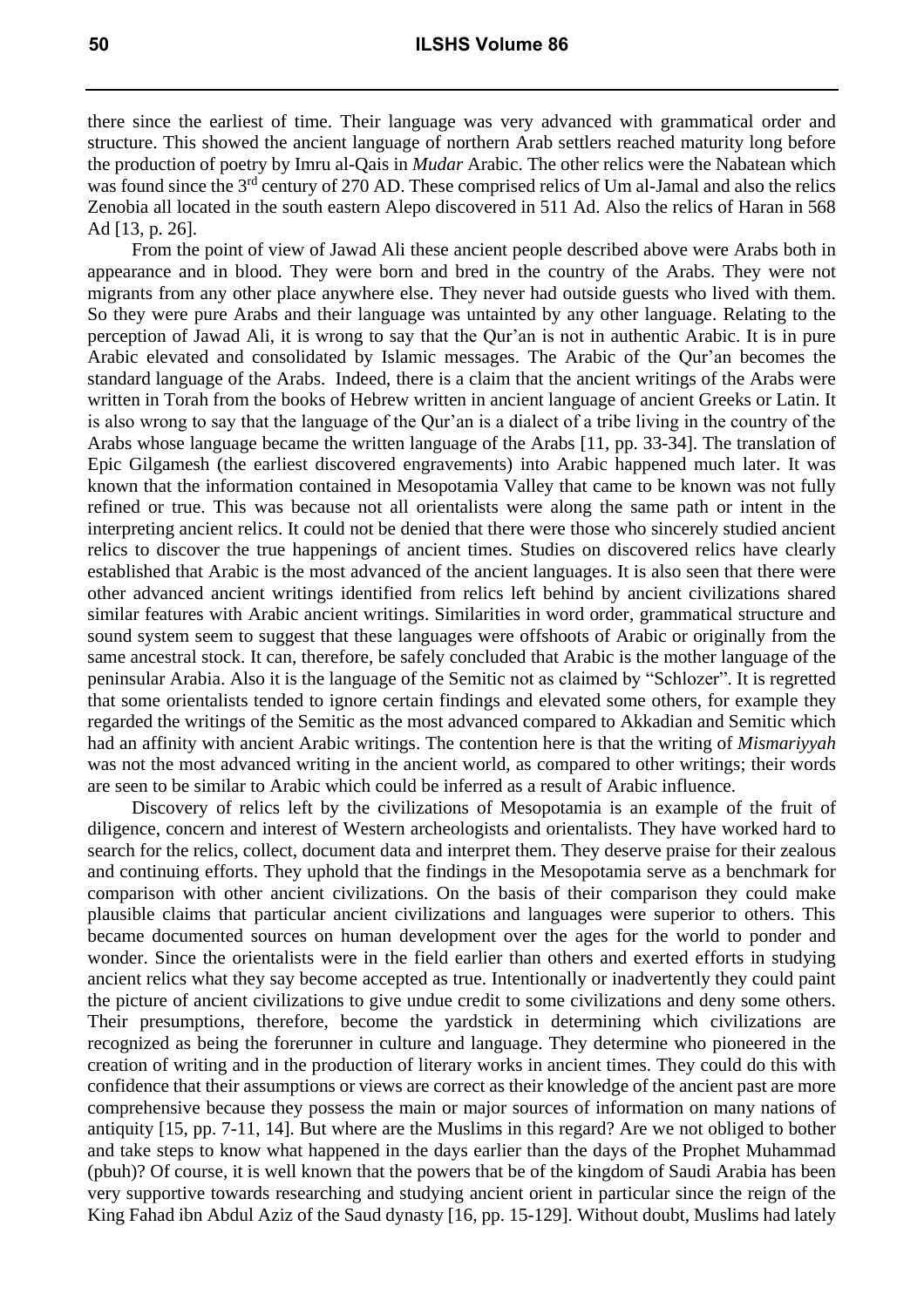shown great interest to study nations of antiquity but their numbers of experts are much smaller in comparison to the others.

The exposition thus far seems to confirm that Arabic is a language of antiquity and was the most advanced in comparison to languages of other civilizations existing at that ancient time. Another interesting observation is that many ancient languages showed some semblances with Arabic in syntax, grammatical structure and sound of utterances. It can be established that they are of the same language family. In fact, in comparison there were other writings with words similar to Arabic which were more advanced and in much earlier time than the *Mismariyyah.* According to Beeston some findings in the form of writings of the early *Furat* (proto Euphrates) indicated that they lived to the south of the river Euphrates around five or four thousand years BC. This finding lends support to Jurji Zaydan opinion that peninsular Arabia belong to the Arabs and the Arabs were the ancient people who had inhabited and established their possession of the peninsular since ancient times.

#### **Conclusion**

It is important for Muslim scholars to take cognizant the fact that if they do not present a rebuttal on the positions of orientalists on some issues arising from their misperception with regard to ancient historical events then the whole world would believe them including the Muslims themselves. A laid back attitude among Muslim scholars would give the orientalists the monopoly in interpreting events in the east. It is the general perception of the world today that the Greeks were the pioneers in knowledge in the sciences and philosophy. The position accorded to the Greeks resulted from interpretations by Western historians and archeologists of Greeks achievement in the ancient time without comparing them to other civilizations more developed than the Greeks. Though, other developed civilizations existed as evidenced by their relics from recent discovery there was no attempt to give deserving recognition to them. It must be noted that orientalists have exerted much efforts in investigation and collection of ancient relics to come up with evidence and data to make plausible interpretations and spread their findings to the rest of the world, perhaps, with a certain purpose in mind that may not be too favorable to the Muslims' perception and interpretations of the ancient times. The Arabs and Muslims as a whole appeared to have fallen short in their research on ancient civilizations and even on the ancient Arabs. This provided opportunities for the orientalists to have a field day over the main sources of evidence to provide their interpretations of events and the state or conditions of ancient civilizations everywhere in the world. It is noted that Arabic is in a league of its own considered as the most advanced compared to other languages in ancient civilizations. Arabic is the mother tongue of the people of peninsular Arabia. It is the mother language of the Semitic language and other offshoots of the same family of languages regarded to have existed since antiquity. Some considered that the writing of *Mismariyyah* was among the most advanced in word arrangements or organization of writings because some languages of the Semitic for example Akkadian were found to be written in *Mismariyyah* letters. In order to put a slight on the achievements of ancient Arabs in writing some orientalists recognized that the writings of the ancient Furat (Euphrate) are superior in organization compared to the writings of the Sumerian. This point does not reduce the position of Sumerian as Furatees were also a clan of the Arabs. Jurji Zaydan is unbiased when he states that the Arabs were the most advanced nation in peninsular Arabia in ancient time. He also categorically states that the Arab peninsular belongs to the Arabs since time immemorial. Some orientalists including Zaydan though not an Arab dare to say what they believe to be true though contrary to the views of many others. This attitude among orientalists objectively seeking to know the truth is indeed praise worthy. When it concerns the affairs of Muslims who else would come up as the spoke persons for the Muslims if not the Muslim scholars? It is very encouraging now in the twenty-first century Muslim scholars have been vocal on issues related to Muslims and have provided answers to clarify misinterpretations from non-Muslim scholars in many fields of knowledge. Likewise, the views presented in this paper is also with the idea of continuing the trend of research in order to rebuttal misconceptions and incorrect interpretations with regard to ancient history touching upon language and literature related to or belonging to the Muslims.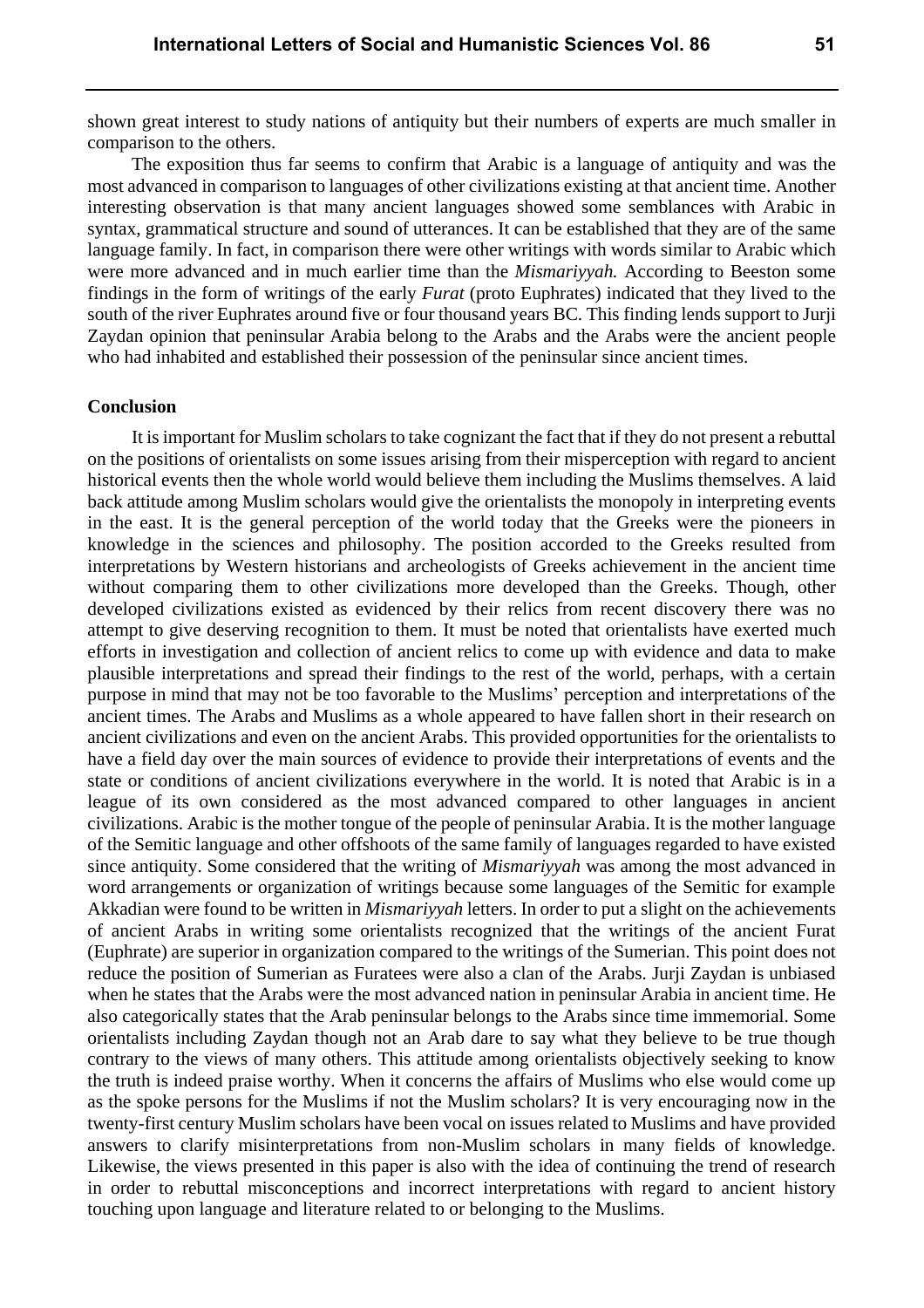#### **References**

- [1] Adolphe Lods, *The Prophets and The Risen of Judaism*, translated by S. H. Hooke in the History of civilization edited by C. K. Ogden, London: Routledge, 1996.
- [2] A.F.L. Beeston, *Takwim Fi an-Nuqush al-Arabiyah al-Janubiyah*, Translated by Said Ghanimi, Abu Dhabi: al-Majma` at-Thaqafi, 2009.
- [3] Adolphe Lods, *The Prophets and The Risen of Judaism*, Translated by S. H. Hooke in the History of civilization edited by C. K. Ogden, London: Routledge, 1996.
- [4] A.F.L Beeston, *Arabic Literature To The End of The Umayyad Period*, New York: Cambridge University Press, 1983.
- [5] Amir Sulayman, *Al-Turath al-Lughawy* in Encyclopedia of Iraq Civilization, Baghdad: Open Publication, 1985.
- [6] As-Suyuti, Al Muzhir Fi Ulum al-Arabiyah Wa Anwa`uha. Beirut: Dar al-Kutub al-Ilmiyah, 1998.
- [7] Barry B. Powell, *Homer and the Origin of the Greek Alphabet*, Cambridge: Cambridge University Press, 1991.
- [8] D.S. Margoliout, *The Relation Between Arabs and Israelites Prior to the Rise of Islam*, London: British Academy, 1924.
- [9] Georges Roux, *Ancient Iraq*, London: George Allen and Unwin LTD. 1965.
- [10] Giulio Lepschy, *Linguistics in the Ancient Near East in History Of Linguistics*, Longman: London. 1965.
- [11] Jawad Ali, *Al-Mufassal Fi Tarikh al-Arab Qabla al-Islam*. Volume 1. Baghdad: Jamiah al-Baghdad, 1976.
- [12] Jane Potter et al., *As-Shirq al-Adna al-Hadharat al-Mubakirah*, Translated by Amir Sulayman, Britain: Del Publisher, 1967.
- [13] Jurji Zaydan, *Tarikh al-Adab al-Lughah al-Arabiyah*. Volume 1. Cairo: Dar al-Hilal, 2011.
- [14] Khair Bik Magid, *Al-Lughah al-Arabiyah Juzuruha, Intisharuha wa Ta`thiruha*. *Fi as-Sharq wa al-Gharb*. Damascus: Dar as-Sa`duddin, 1992.
- [15] M. Matbaqani, *Buhuth Fi al-Istishraqi al-Amerika al-Mu`asir*. Riyadh: Al-Mamlakah al-Arabiyah as-Saudiah Wizarah at-Talim al-`Alami, 2000.
- [16] M. Matbaqani, *Al-Mamlakah al-Arabiyah as-Saudiah Fi al-Ihtimam Bi Dirasat al-Istishraqiyah*. Riyadh: Al-Mamlakah al-Arabiyah as-Saudiah Wizarah at Talim, 2005.
- [17] M.M. Al-Azami, *The History of the Quranic Text*, Second Edition, UK: UK Islamic Academy, 2011.
- [18] P.K. Hitti, *The History of Syria*. Available: www.questia.com/.
- [19] R. Loewe, *Hebrew Linguistics*. `In History of Linguistics`, vol. 1, Edited by Guilio Lepschy, London: Longman, 1994.
- [20] E. Reiner, *Linguistics in the Ancient near East in History of Linguistics*, Edited by Giulio Lepschy, London, England: Longman, 1990.
- [21] G. Roux, *Ancient Iraq*. London, England: George Allen and Unwin LTD, 1965.
- [22] Said al-Ghanimi, *Yanabi` al-Lughah al-Ula*, Abu Dhabi: Al-Imarat al-Arabiyyah al-Mutahidah, 2009.